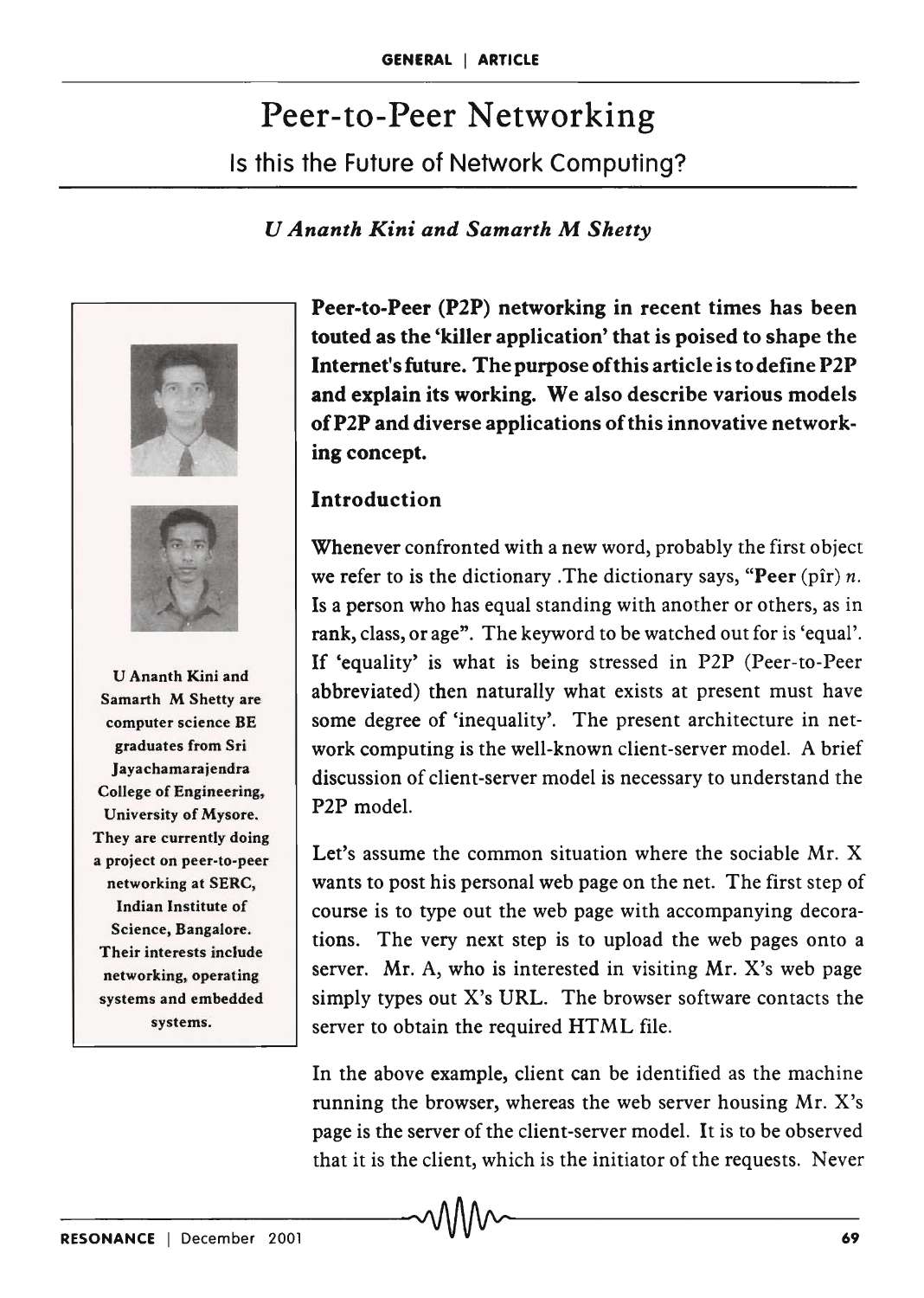In a P2P network any computer is allowed to act as a source (initiator) or a sink (consumer) as the need be.

does the server spontaneously make a contact with the client. So, the 'inequality' that exists in a client-server model is that each machine in such a network can either be identified as a client or a server.

The P2P model erases the 'inequality' by designating each machine with the capability of a client as well as a server. In other words, any member is allowed to act as a source (initiator) or a sink (consumer) as the need be. Such a capability makes perfect sense since the ultimate aim of P2P network is to let the resource reside at the point of origin.

# Need for Peer-to-Peer Networks

The three principal elements of the Internet can be identified as - data, computing resources and bandwidth. All of these are vastly under utilized, probably due to the traditional clientserver computing model.

First of all, no single search engine or portal can locate and maintain the ever-increasing amount of data on the web up-todate. Moreover, a huge amount of data is transient and needs to be constantly updated by techniques such as web crawling. According to some researchers [2] for every *megabyte* of data produced only one *byte* is accessible to the search engines. This is indicative of the extent to which useful data remains hidden from those who need it.

Secondly, new generation processors and storage devices continue to operate at breakneck speeds. These devices however are subject to immense workloads since the data tends to be centralized in present computation environment.

Finally, laying of fiber optic cables is a common sight these days. These cables, no doubt are aimed at increasing the bandwidth and consequently reducing congestion. On the contrary, there may not be an appreciable increase in performance, if every other person goes to sites like Google for content, Amazon for books and so on.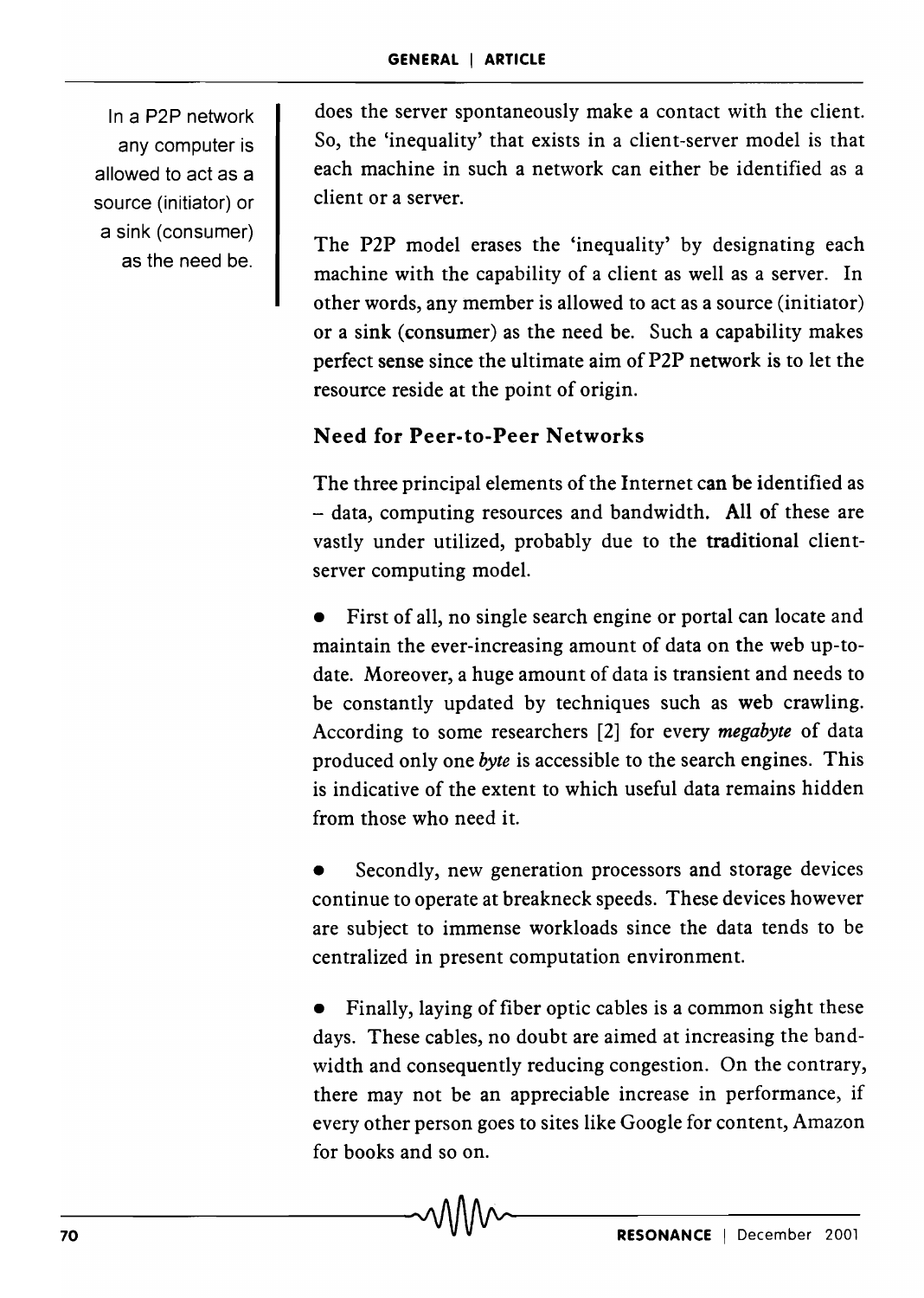These problems are, to some extent, alleviated in P2P model and hence P2P is expected to make the Internet more responsive.

# Services Expected of a P2P Protocol

The current network scenario is dominated by TCP/IP protocol. Fortunately, this protocol naturally suits the P2P model also, for the simple reason that once the caller party establishes the connection, free exchange of data can take place symmetrically i.e., there is no distinction in the communication capabilities of the caller and called party. Such a feature is necessary to sustain a P2P type communication, which typically involves queryreply, request-response and so on. Apart from drawing support from already existing TCP/IP protocol, there is also a need for providing the services described below around which P2P will pivot. They are as follows:

# 1. *Membership Service or Subscription Service*

The membership service or subscription service is used by the current members to reject or accept new subscriptions to a group. Peers wishing to join a peer group must first locate a current member, and then request to join. The application to join is either rejected or accepted by the collective set of current members by means of a voting procedure. The other alternative is to elect a designated group representative to accept or reject new membership applications. Also, a peer may subscribe to more than one peer-group simultaneously. For example, a person may be a member of Napster ( $Mp3$  file sharing) as well as Gnutella (General file sharing) P2P service at the same time.

# *2. Discovery Service*

The discovery service is used by peer members to search for peer-group resources. Only the peers that are currently logged on will be the ones that are searched. For example, in Napster [1] a dedicated server handles the discovery service. A peer, as soon as it logs on, registers its presence with the server, along with an index of Mp3 files it has to offer. A peer on the lookout TCP/IP protocol naturally suits the P2P networking model.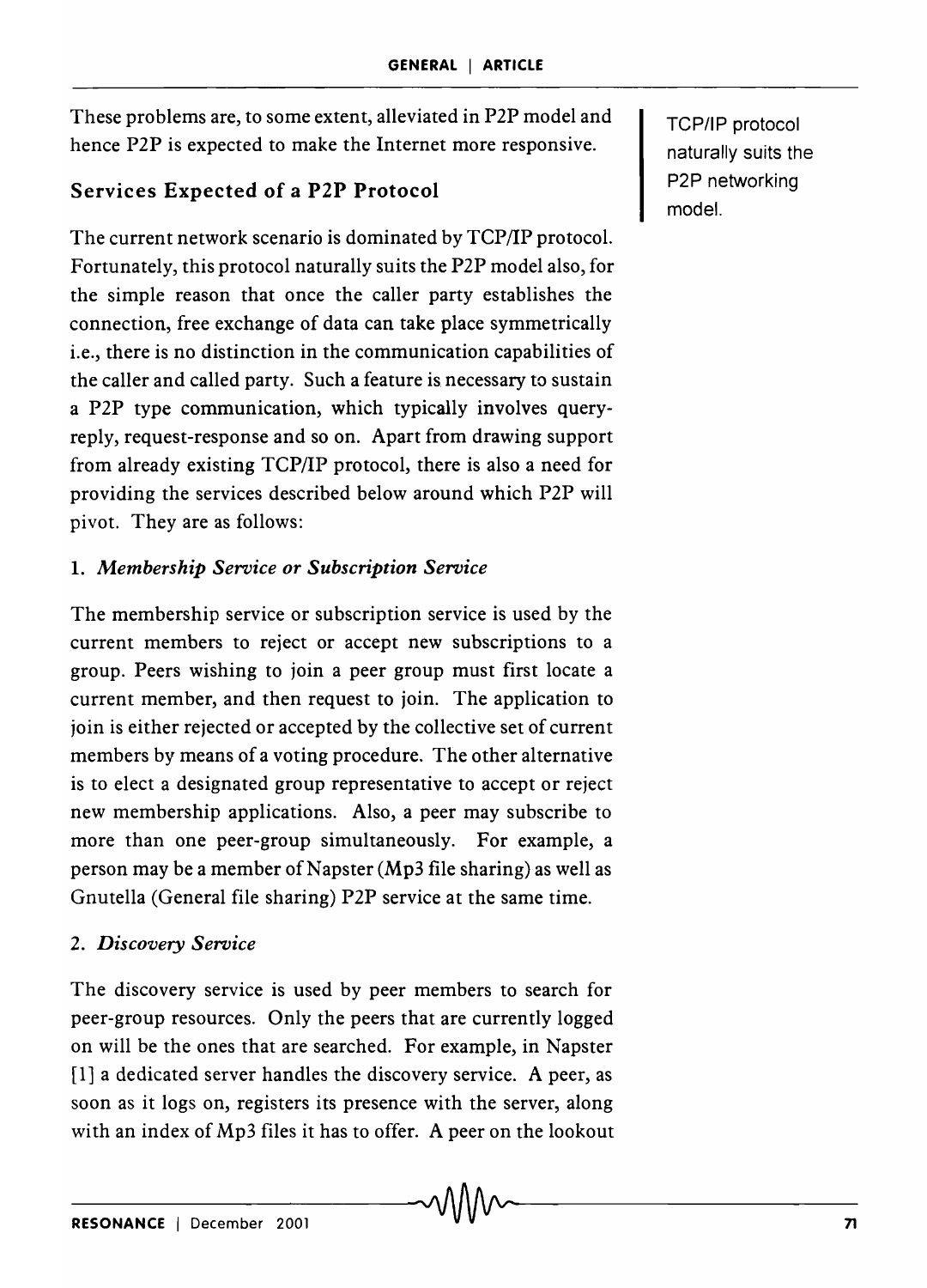Peer monitoring is useful when features such as reliability and guaranteed service times are to be provided to the subscriber of a P2P network.

for a Mp3 file shall query the server, to obtain a list of peers possessing the required song. It will directly contact the peers mentioned in this list to download the file containing the song. There are a few more methods through which peers can be discovered. We will deal with them in the next section.

# *3. Peer Monitoring Service*

Peer monitoring implies keeping a close track of a peer's status. Such a service is useful when features such as reliability and guaranteed service times are to be provided to the subscriber of a P2P network. For example, a failure in the peer system must be detected as early as possible so that corrective actions can be taken. It is sometimes better to shut down an erratic peer and transfer its responsibilities to another peer.

# *4. Access Service*

The access service is used to validate requests made by one peer to another. The peer requiring data from another peer provides its credentials and particulars about the request being made. The access service has to determine if the access is permitted and if the request is warranted.

# Classification of Architectures in P2P Networks

P2P networks can be classified depending on their basic organization. The classification that follows will be taking into account two factors. Firstly, the methodology used in detecting the presence of other peers and second the manner in which peer contents are discovered. We describe below four architectures.

## 1. *Pure P2P*

A pure P2P application has no central server whatsoever, as seen in *Figure* 1. It dynamically discovers other peers on the network and interacts with each of them for sending or receiving content.

This can be done in two ways:

*Method* 1. It can employ network broadcasting and discovery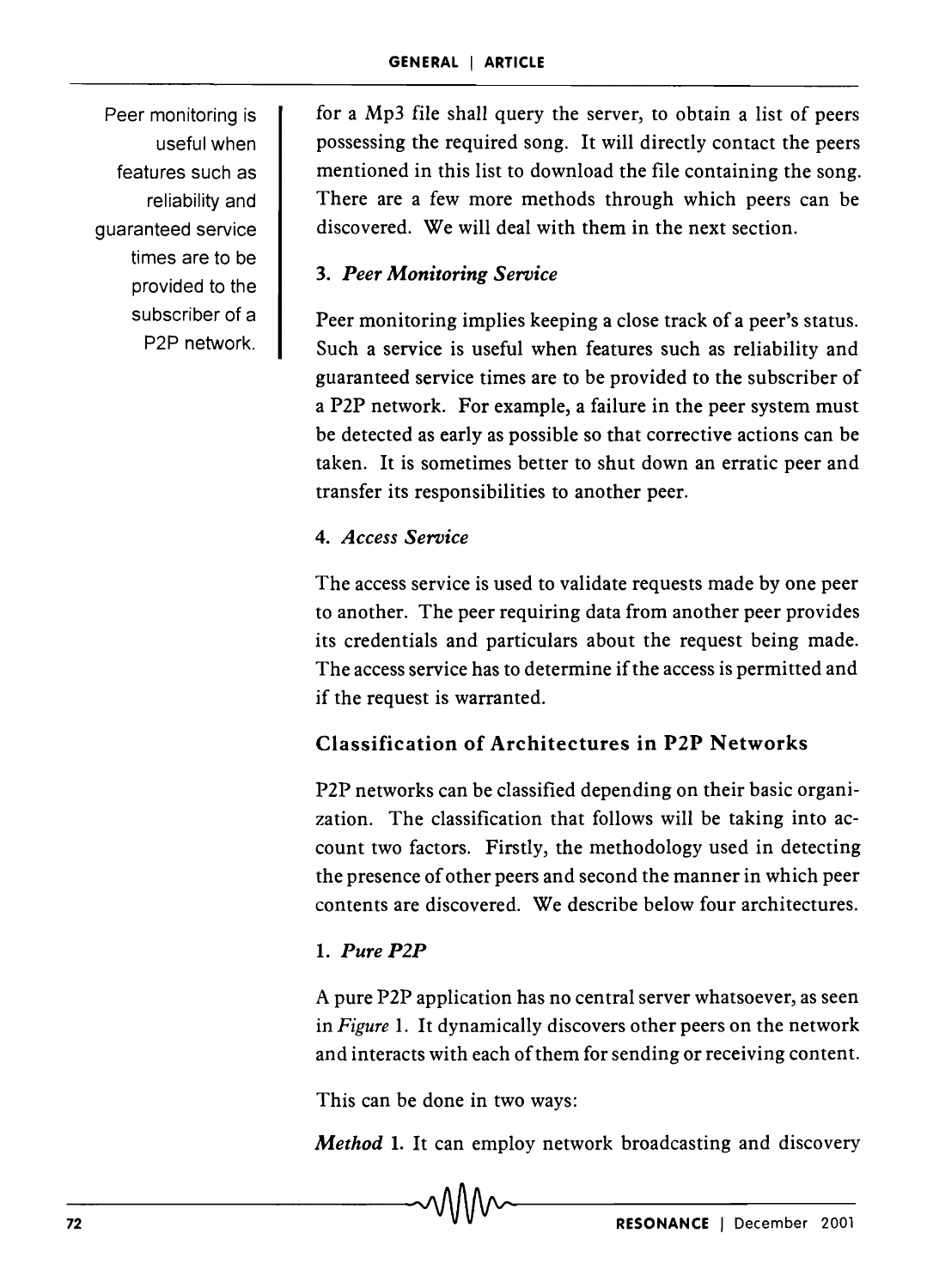

techniques such as IP multicast to discover the other peers. Using IP multicast can be difficult since it is not widely deployed on the Internet, but it can be useful in intranet where the network is more controlled and infrastructure required for multicast is known to exist.

*Method* 2. A peer can use information stored in a local configuration table to discover other peers (for example, a configuration entry that tells it who to talk with). In this case, the applications use a scheme such as a well-known node approach, where each peer knows about at least one other peer. This means that each peer maintains a table of peers that it can contact. So a peer discovery initiated by a peer will begin by probing the peers that it is aware of. These in turn contact the peers specified in their local tables and so on. Hence the search gradually diffuses across the network until the required peer is located.

*Analysis:* The strength of this type of application is that it does not rely on anyone server to be available for registration of its location in order for other peers to find it. At the same time, the Figure 1. Pure P2P organization.

> A peer can use information stored in a local configuration table to discover other peers.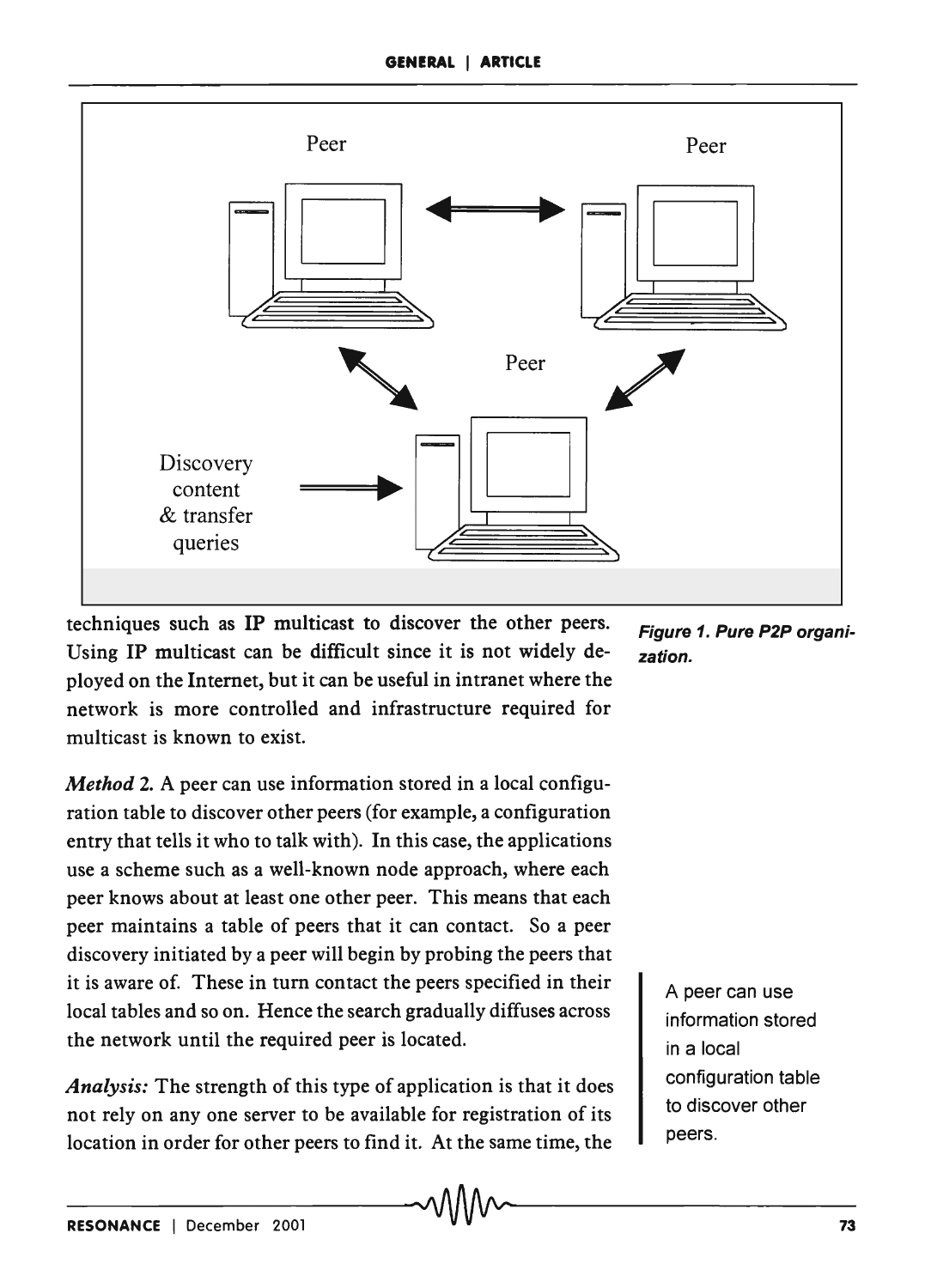A peer application may use a log server to download a list of other peers on its network that it can use to query for content.

lack of a central log server poses a problem because a relatively small number of clients can be discovered, thereby limiting the application's reach. The slowly spreading discovery process may imply intolerable delays in a large network. Hence this model may not be highly scalable, especially with Method 2.

# *2. P2P with a Simple Log Server*

This architecture, as depicted in *Figure* 2, works just like the pure P2P architecture except that it relies on a central server for discovery of other peers. In this model, the application usually notifies the central log server of its existence at login time. The peer application then uses this log server to download a list of other peers on its network that it can use to query for content. When content is needed, it goes through the list and contacts each peer individually with its request.

*Analysis:* We observe a considerable speed up in discovery since a peer can now obtain a list of online peers from the log server. But it must still check the listed peers whether they possess the required contents. This may lead to going through irrelevant peers. Requesting content from each individual peer can be quite expensive from a network resource perspective. However it is highly scalable, as its reach is fast and wide.

## *3. P2P with a Log and Lookup Server*

This model, similar to the one shown in *Figure* 2, extends the log server so that it also includes content lookup services. In this case, the peer application not only registers with a log server, but it also uploads a list of its contents at regular intervals. When an application is looking for some particular content, it queries the central server rather than sending a query to each client. The central server then responds with a list of the clients that contain the requested content, and the peer application can contact those clients directly to retrieve the content.

*Analysis:* Quite often this approach will scale better than the previous options because it reduces the number of queries going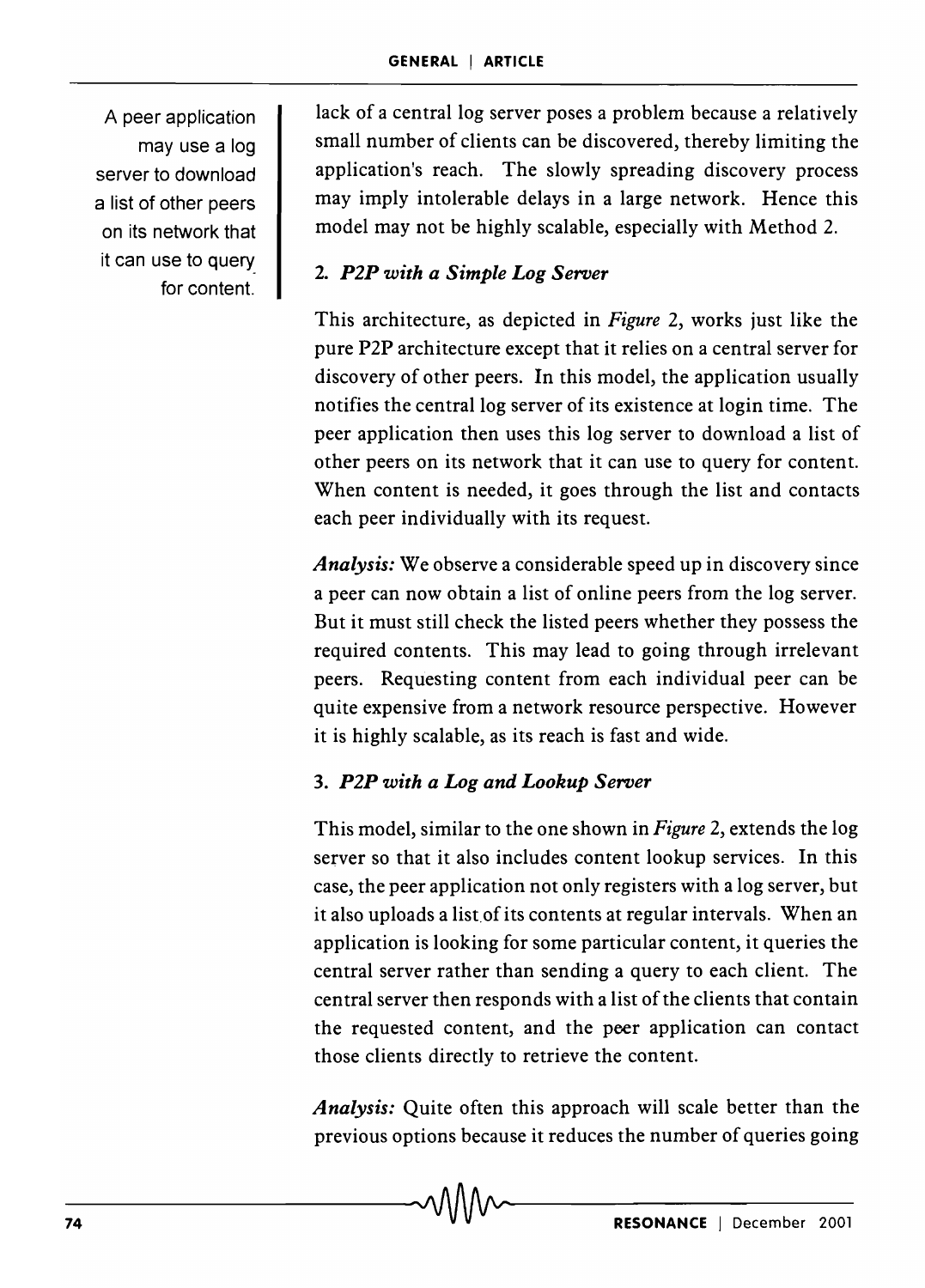

Figure 2. P2P with a log server.

over the network (arguably one of the scarcest resources) i.e. irrelevant peers need not be probed for content as in previous case. However, this saving will incur a cost on the server. Servers are now more involved in the process of content sharing and the peer's demands will use significant resources of the server.

# *4. P2P with a Log, Lookup and Content Server*

Just to show that this can actually come full circle, a system can be designed so that the peers can upload the content to the server as well, if you so choose (see *Figure* 3). This approach effectively becomes the client/server model because the peers are no longer contacting other peers for content. Each peer registers with a server (if needed), queries it for data, and transfers any desired content down from the server. The server quickly becomes the bottleneck and is easily overwhelmed by the peers (clients).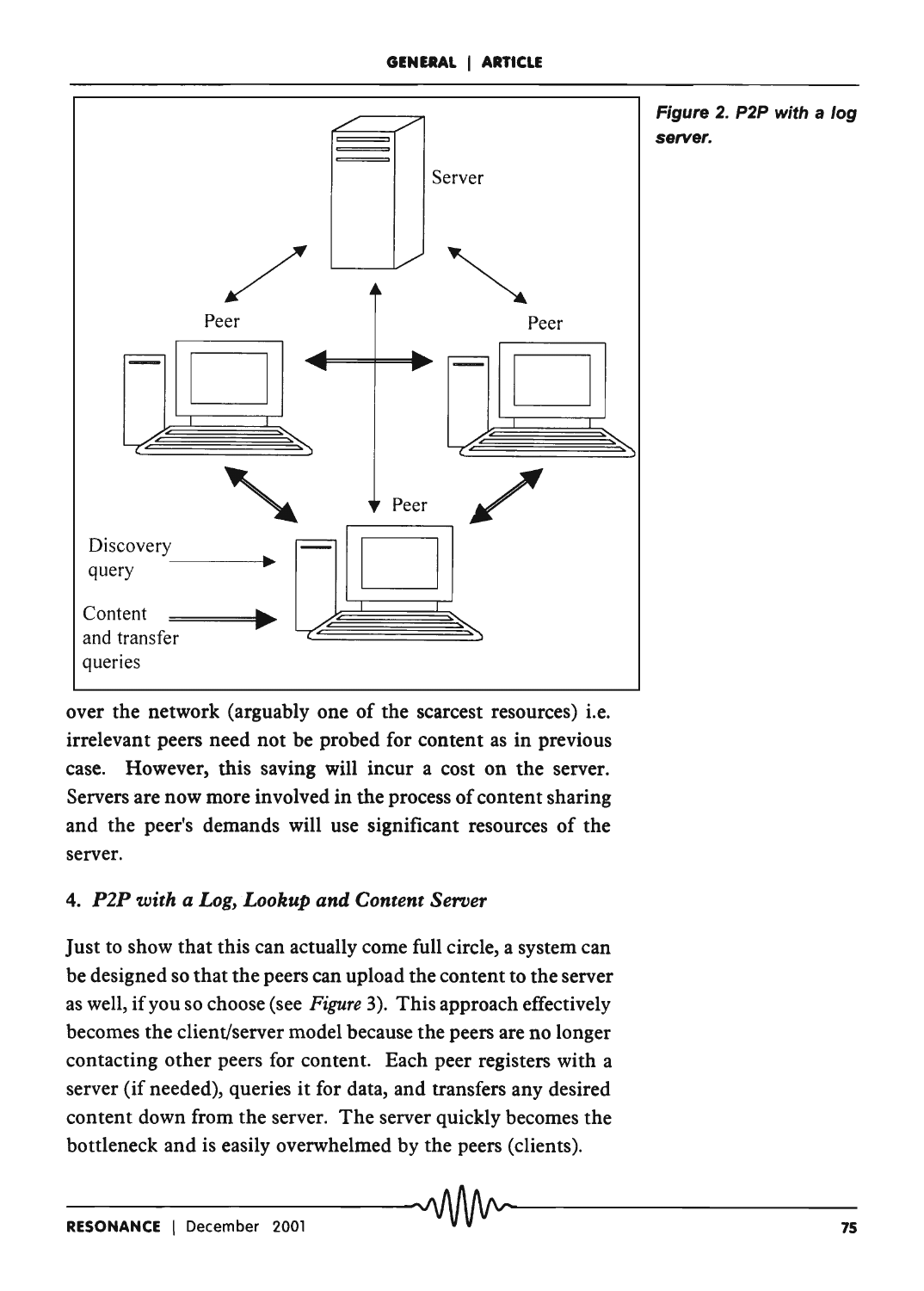

#### Paradigms of P2P

A more skeptical look at the concept of P2P will hint the presence of P2P-like concepts from a time when applications like the USENET [6] were introduced. If so, what could have pushed P2P into limelight all of a sudden? Napster [2] in fact gave wide publicity to P2P. In the following section we will have a quick look at the ingenuity of  $SETI@home$  [3]. A similar discussion of Napster can be found in *Resonance* [1]. These two applications deserve a discussion, simply because they symbolize two fundamental facets of P2P, content sharing and computation sharing, respectively.

#### SETI@home [3]

Napster gave wide publicity to P2P.

'Star Trek', 'Star Wars', 'Alien', have one thing in common.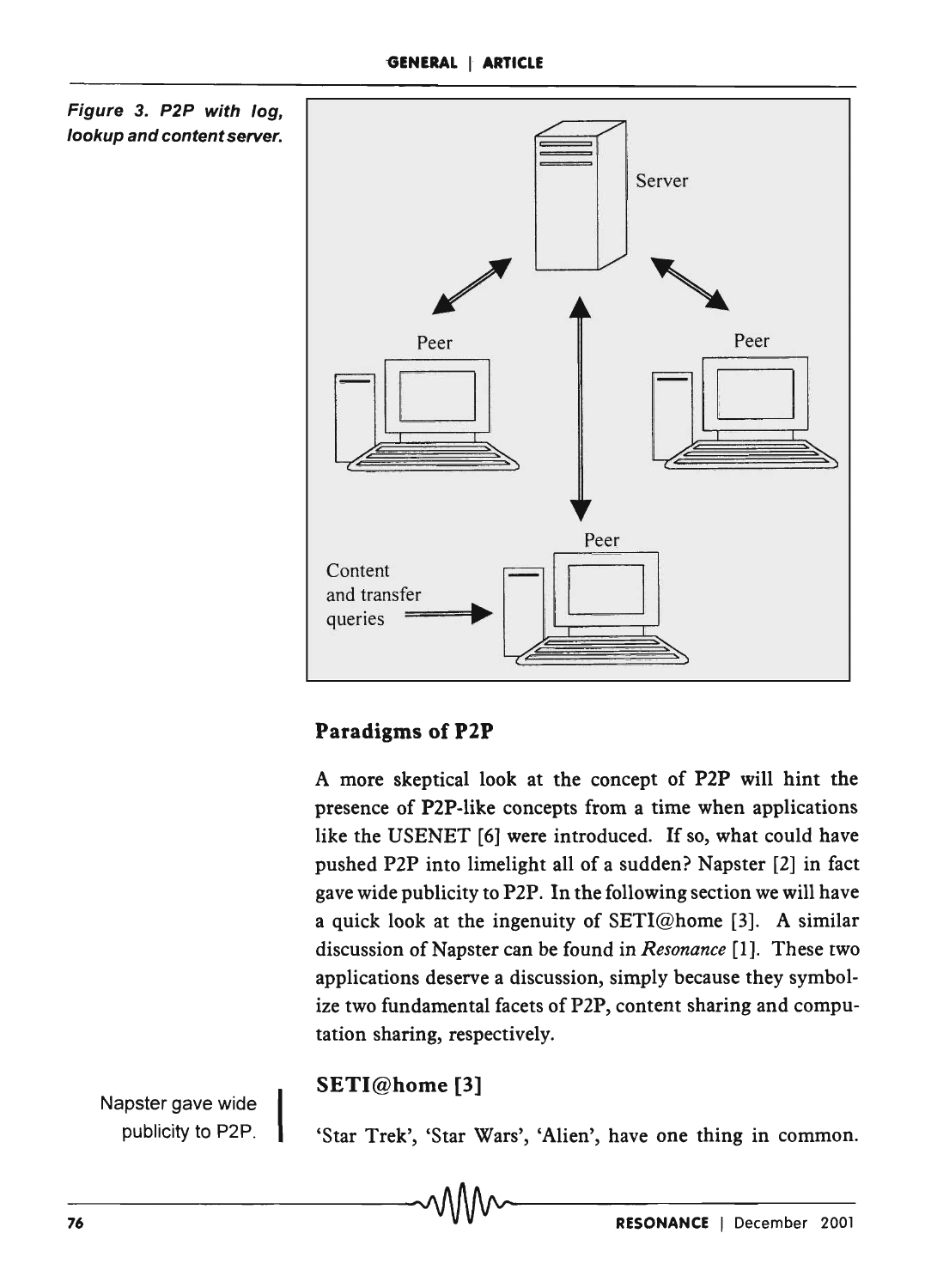They all deal with alien civilizations and their relationships to humans. The popularity of these movies suggests that many of us dream of one day meeting up with an (friendly) alien race. Enthusiasts all over the world are currently engaged in several programs that are looking for the evidence of life elsewhere in the cosmos. Collectively, these programs are called SETI (Search for Extra-Terrestrial Intelligence). SETI@home is one of a number of projects searching for evidence of extraterrestrial intelligence, but it is unique in its approach that makes it one of the most exciting Internet projects ever.

SETI@home is the most powerful computer in the world; SETI@home currently has a processing speed of about 15 Teraflops, whereas the IBM's ASCI White, one of the leading supercomputers is rated at 12 Teraflops. It is probably the cheapest super computer existing at present costing about \$0.5million so far, whereas IBM's ASCI white costs \$110 million. [3]

SETI@home works as follows. Volunteers join it by downloading a program on their computers that is akin to a screen saver. It wakes up during idle processor cycles of the machine in which it resides. It performs pre-specified computations on a data provided by the  $SETI@$  home server. The results of this analysis are ultimately sent back to the SETI@home team. This result is combined with the processed data from many other SETI@home participants to help in the search for extraterrestrial signals. When it exhausts the current set of data, it downloads a chunk of data for analysis. The data processing does not occur in 'real time' so that interesting signals must be followed up at a later date. (See *Box 1).* 

#### Advantages of P2P

We list below some of the prominent advantages of P2P networking.

1. *Abundant availability of resources:* P2P places huge quantity

#### Box 1. Data Processing logic of SETI@home

We expect that extra terrestrials would want to send us a signal in the most efficient manner that would allow us to easily detect the message. Now, it turns out that sending a message on many frequencies is not efficient. It takes lots of power. If one concentrates the power of the message into a very narrow frequency range (narrow bandwidth) the signal is easier to weed out from the background noise. This is especially important since we assume that they are far enough away that their signal will be very weak by the time it gets to us. So SETI@home does not look for broadband signal, instead it focuses on a very specific frequency message. The SETI@ home screen saver acts like tuning your radio set to various channels, and looking at the signal strength meter. If the signal strength goes up, it attracts our attention.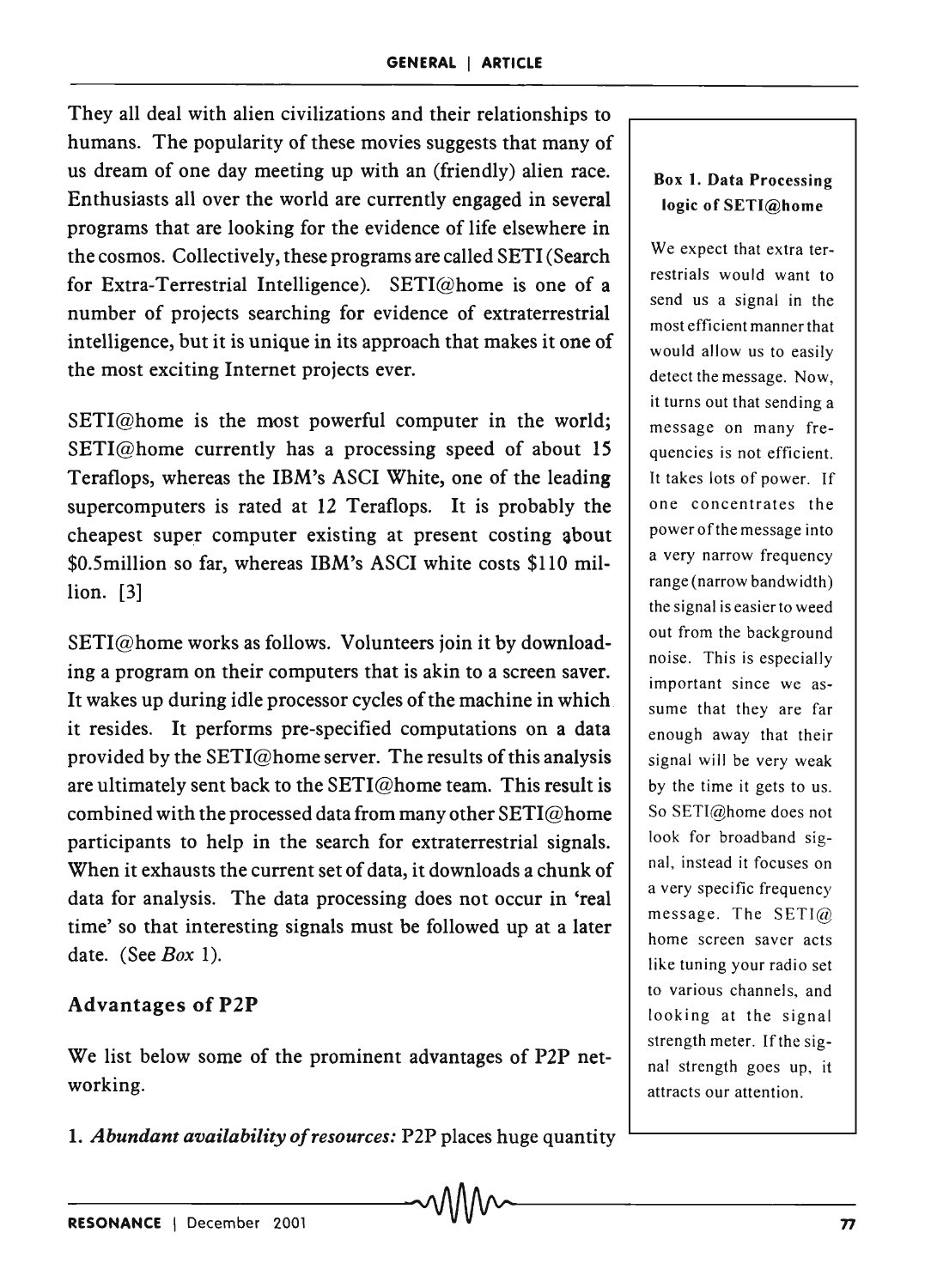## Suggested Reading

- [1] V Rajaraman, Electronic commerce, Emerging Applications and Some Legal Issues, *Resonance,* Vol. 6, No.8, pp.18-27, Aug 2001.
- [2] http://www.howstuff works. lycos.com/napster. htm
- [3] SETI@home, http://www. setiathome.ssLberkeley.edu
- [4] Lance Olson, NET P2P: Writing Peer-to-Peer Networked Apps with the Microsoft. NET Framework, http://www.msdn. microsoft. com
- [5] Li Gong, Project JXTA: A Technology Overview, Sun Microsystems Inc, http:// www.jxta.org
- [6] Andrew S Tanenbaum, *Computer networks,* Prentice Hall Of India, New Delhi, 1999.

of resources at our disposal, may it be computational resources or content.

*2. Enhanced Load Balancing:* If we consider a situation where a piece of data is present only at a particular peer, it is possible that the peer is overburdened with requests. P2P can circumvent this problem by providing multiple copies of data. Also, explicit caching algorithms, where intermediate peers cache frequently used data, can be devised to help distribute the content more evenly. Thus query load is more evenly balanced.

*'3. Redundancy and fault tolerance:* Due to fast duplication of data in P2P model, it is possible that even if one peer does not possess the required data, some other peer would have similar copy. If a peer goes down after receiving a chunk of data for computation, there is a very good possibility that a similar machine is present elsewhere in the network that can take up the terminated job.

*4. Content based addressing:* In the present Internet scene, a person is required to type out the address of a particular site. There may be very little correspondence between the site name and its contents. In P2P the exact address of a node storing a particular content remains transparent to the user. The user queries the network for the content and P2P software translates the requests into specific nodes that hold the content. This procedure can lead to a grouping of addresses based on the content the respective nodes store. The segregation of content into specialized groupings distributed over P2P networks can lead to more refined data repository.

*5. Improved search:* The search engines rely on web crawlers that scour the Internet for content and store them in massive, searchable databases. Such indexing only includes contents from publicly operating servers, and databases do not undergo immediate updates when any of those servers or links go down. By contrast, in P2P, a node is indexed only when it is online.